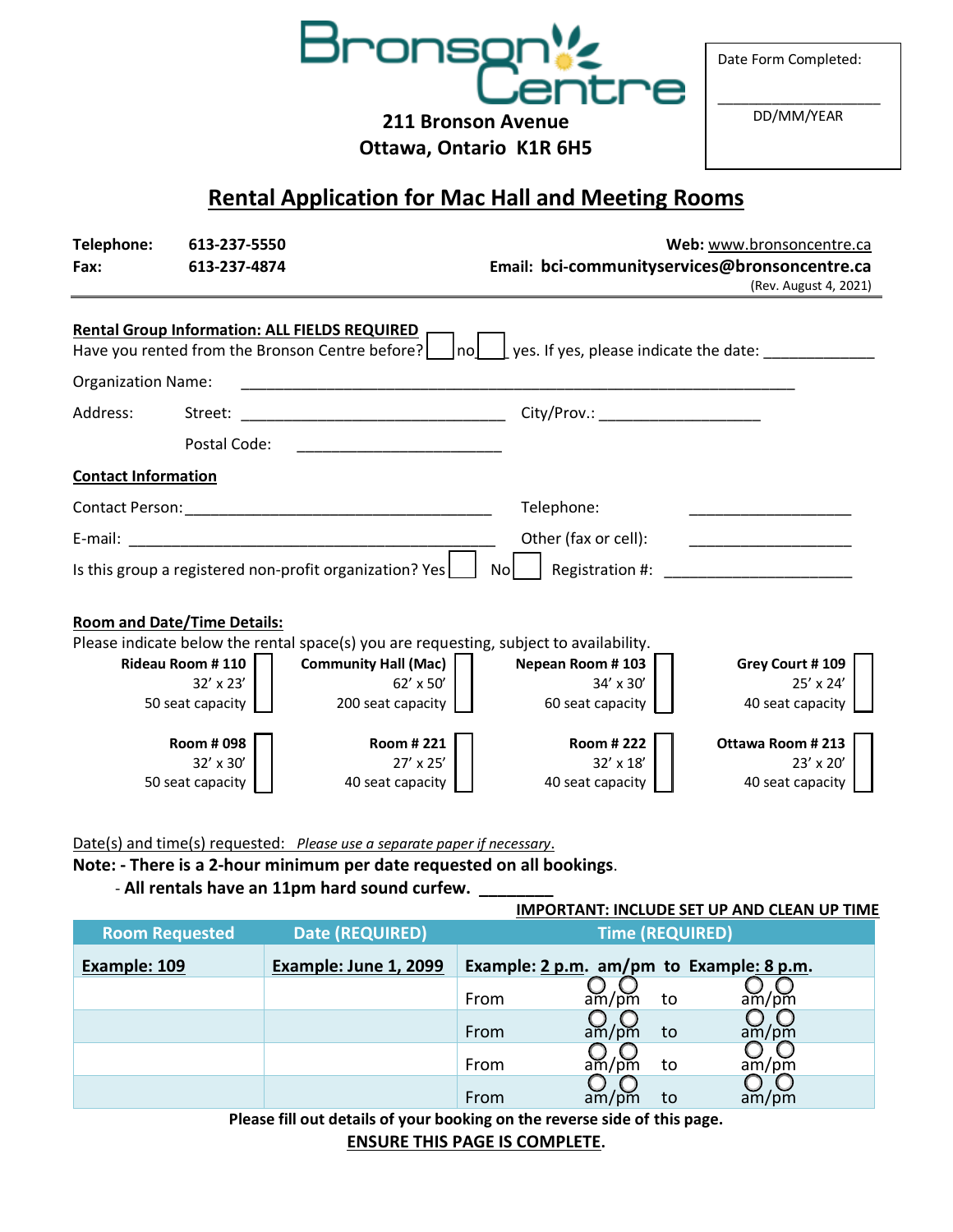# **Rental Application for Mac Hall, and Meeting Rooms**

| <b>Equipment requested:</b>                                                                                                                                                                                                                                                                                                                                                                                                                                                                                                                                                                                                                                                                                                                                                                                                                                                                                                                                                                                                                                                                                                                                                                                                          |  |  |  |  |  |  |  |
|--------------------------------------------------------------------------------------------------------------------------------------------------------------------------------------------------------------------------------------------------------------------------------------------------------------------------------------------------------------------------------------------------------------------------------------------------------------------------------------------------------------------------------------------------------------------------------------------------------------------------------------------------------------------------------------------------------------------------------------------------------------------------------------------------------------------------------------------------------------------------------------------------------------------------------------------------------------------------------------------------------------------------------------------------------------------------------------------------------------------------------------------------------------------------------------------------------------------------------------|--|--|--|--|--|--|--|
| Chairs (number)<br>Tables (number)                                                                                                                                                                                                                                                                                                                                                                                                                                                                                                                                                                                                                                                                                                                                                                                                                                                                                                                                                                                                                                                                                                                                                                                                   |  |  |  |  |  |  |  |
| Audio visual equipment is available for your event. Please inquire about items and cost, and indicate your needs<br>ASAP.                                                                                                                                                                                                                                                                                                                                                                                                                                                                                                                                                                                                                                                                                                                                                                                                                                                                                                                                                                                                                                                                                                            |  |  |  |  |  |  |  |
|                                                                                                                                                                                                                                                                                                                                                                                                                                                                                                                                                                                                                                                                                                                                                                                                                                                                                                                                                                                                                                                                                                                                                                                                                                      |  |  |  |  |  |  |  |
| <b>Event Information:</b>                                                                                                                                                                                                                                                                                                                                                                                                                                                                                                                                                                                                                                                                                                                                                                                                                                                                                                                                                                                                                                                                                                                                                                                                            |  |  |  |  |  |  |  |
| What type of activity will you be hosting?                                                                                                                                                                                                                                                                                                                                                                                                                                                                                                                                                                                                                                                                                                                                                                                                                                                                                                                                                                                                                                                                                                                                                                                           |  |  |  |  |  |  |  |
| $\Box$ Conference $\Box$ Workshop $\Box$ Rehearsal $\Box$ Play $\Box$ Concert $\Box$ Other $\Box$<br><b>Meeting</b>                                                                                                                                                                                                                                                                                                                                                                                                                                                                                                                                                                                                                                                                                                                                                                                                                                                                                                                                                                                                                                                                                                                  |  |  |  |  |  |  |  |
| Please describe the activity:                                                                                                                                                                                                                                                                                                                                                                                                                                                                                                                                                                                                                                                                                                                                                                                                                                                                                                                                                                                                                                                                                                                                                                                                        |  |  |  |  |  |  |  |
| How many people will be attending?                                                                                                                                                                                                                                                                                                                                                                                                                                                                                                                                                                                                                                                                                                                                                                                                                                                                                                                                                                                                                                                                                                                                                                                                   |  |  |  |  |  |  |  |
| How many staff and/or volunteers will be working at this event?                                                                                                                                                                                                                                                                                                                                                                                                                                                                                                                                                                                                                                                                                                                                                                                                                                                                                                                                                                                                                                                                                                                                                                      |  |  |  |  |  |  |  |
| Please respect other tenants: keep participants (including children) and activities contained within the<br>designated rented areas. Please also respect City of Ottawa noise bylaws.                                                                                                                                                                                                                                                                                                                                                                                                                                                                                                                                                                                                                                                                                                                                                                                                                                                                                                                                                                                                                                                |  |  |  |  |  |  |  |
|                                                                                                                                                                                                                                                                                                                                                                                                                                                                                                                                                                                                                                                                                                                                                                                                                                                                                                                                                                                                                                                                                                                                                                                                                                      |  |  |  |  |  |  |  |
|                                                                                                                                                                                                                                                                                                                                                                                                                                                                                                                                                                                                                                                                                                                                                                                                                                                                                                                                                                                                                                                                                                                                                                                                                                      |  |  |  |  |  |  |  |
| <b>Mac Hall Rentals only:</b>                                                                                                                                                                                                                                                                                                                                                                                                                                                                                                                                                                                                                                                                                                                                                                                                                                                                                                                                                                                                                                                                                                                                                                                                        |  |  |  |  |  |  |  |
| Alcoholic beverages<br>Food<br>Do you plan to sell/provide food and/or alcoholic beverages?<br>No                                                                                                                                                                                                                                                                                                                                                                                                                                                                                                                                                                                                                                                                                                                                                                                                                                                                                                                                                                                                                                                                                                                                    |  |  |  |  |  |  |  |
| If you are serving or selling alcohol, a valid A.G.C.O. Special Occasion Permit must be posted at the event. You are<br>responsible for compliance with the terms of your A.G.C.O. Special Occasion Permit.<br>For private events (invite-only, not advertised, and no intent of raising funds/making profit), S.O.P.<br>$\bullet$<br>application must be submitted to A.G.C.O. at least 10 days before the event.<br>For public events (open to public, advertised, or with intent of raising finds/making profit), S.O.P.<br>application must be submitted to A.G.C.O. at least 30 days before the event.<br>Please Note: Your staff or volunteers must be prepared to evacuate the participants in the event of a fire alarm or<br>any other emergency. In the case of a fire alarm no one is permitted back into the building until the fire<br>department indicates it is safe to re-enter the building. Security and Proof of Insurance may be required for your<br>event. An over-booked event can be shut down by the fire marshal; do not over sell your event.<br>- Completed application form plus non-refundable deposit (see rates page).<br>To confirm a booking:<br>- Payment in full required 30 days prior to event |  |  |  |  |  |  |  |
| - 30 days prior to event - loss of deposit only<br><b>For cancelled bookings:</b><br>- Within 30 days of event - no refund                                                                                                                                                                                                                                                                                                                                                                                                                                                                                                                                                                                                                                                                                                                                                                                                                                                                                                                                                                                                                                                                                                           |  |  |  |  |  |  |  |
| An impression of a valid credit card and/or a security/damage deposit may also be requested.                                                                                                                                                                                                                                                                                                                                                                                                                                                                                                                                                                                                                                                                                                                                                                                                                                                                                                                                                                                                                                                                                                                                         |  |  |  |  |  |  |  |
| Deposit payment: Visa, MasterCard, debit, cash or cheque payable to the Bronson Centre                                                                                                                                                                                                                                                                                                                                                                                                                                                                                                                                                                                                                                                                                                                                                                                                                                                                                                                                                                                                                                                                                                                                               |  |  |  |  |  |  |  |
|                                                                                                                                                                                                                                                                                                                                                                                                                                                                                                                                                                                                                                                                                                                                                                                                                                                                                                                                                                                                                                                                                                                                                                                                                                      |  |  |  |  |  |  |  |
|                                                                                                                                                                                                                                                                                                                                                                                                                                                                                                                                                                                                                                                                                                                                                                                                                                                                                                                                                                                                                                                                                                                                                                                                                                      |  |  |  |  |  |  |  |
|                                                                                                                                                                                                                                                                                                                                                                                                                                                                                                                                                                                                                                                                                                                                                                                                                                                                                                                                                                                                                                                                                                                                                                                                                                      |  |  |  |  |  |  |  |
| Name of person completing this application:                                                                                                                                                                                                                                                                                                                                                                                                                                                                                                                                                                                                                                                                                                                                                                                                                                                                                                                                                                                                                                                                                                                                                                                          |  |  |  |  |  |  |  |
| Date:<br>(person over 21)                                                                                                                                                                                                                                                                                                                                                                                                                                                                                                                                                                                                                                                                                                                                                                                                                                                                                                                                                                                                                                                                                                                                                                                                            |  |  |  |  |  |  |  |